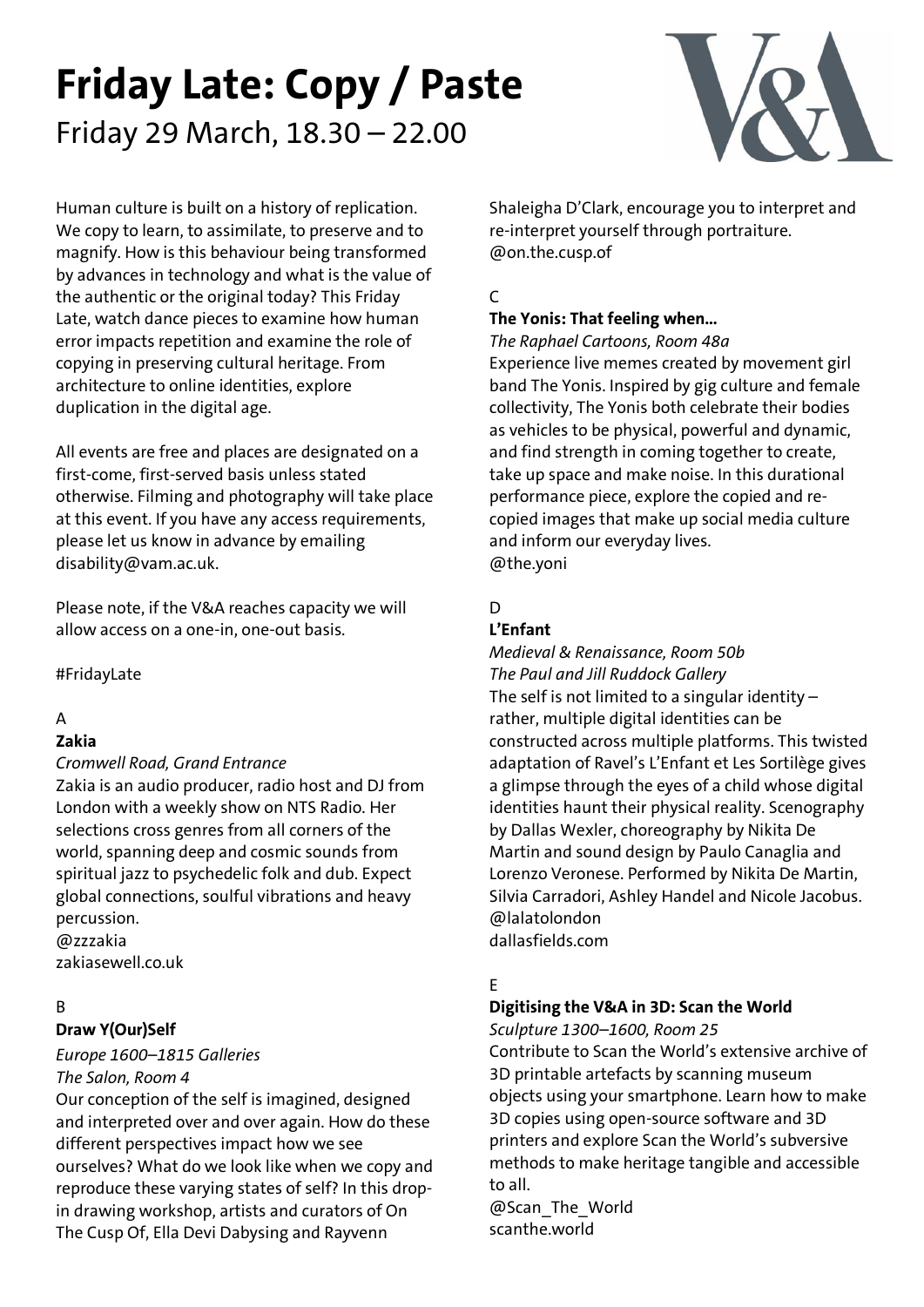#### F

## **Displaying Plaster Casts: Past, Present and Future**

*Cast Courts, Room 46 The Chitra Nirmal Sethia Gallery* 

18.45, 19.45, 20.45

*Please note these tours have a limited capacity. Sign up from 18.30*

Opened in 1873, the Cast Courts are the largest galleries in the V&A and contain reproductions of some of the world's most significant works of art. In these tours led by Rebecca Knott, Assistant Curator of Sculpture, Metalwork, Ceramics and Glass, explore the newly conserved Ruddock Family Cast Court which recently re-opened following extensive renovation and conservation work.

## G

## **Real Fakes**

# *Medieval & Renaissance, Room 64b The Simon Sainsbury Gallery*

Why are we seduced by the idea of the original and drawn to the old, worn or ruined? Is the aura of a 'thing' bound to its materiality, or is it a social construction able to migrate to other objects, replicas or reproductions? Carolyn Alexander's interactive installations explore our attraction to materials and the lure of the original. Based on lost or damaged material from The Glasgow School of Art's Mackintosh Building, Alexander's replications invite you to reassemble lost artefacts and reexamine how we use objects to tell stories. @ocarolina carolynalexander.space

## H

## **Visually Similar**

*Sculpture, Room 111*

*The Gilbert Bayes Sculpture Gallery*

Visually Similar is a video work that examines how images and videos posted online can be used to preserve history, but can also be remixed to create new narratives. In sharing our work online we make a permanent record of a point in time, which can then be used out of context. Antonio Roberts is a new media artist and curator based in Birmingham. He uses technology-driven processes to explore issues surrounding open source software, free culture and collaborative practices. @hellocatfooood hellocatfood.com

#### I

#### **EVERYTHING IN SLICES PART VI: Structures of Preservation**

*Prince Consort Gallery, Room 110* 

A museum's purpose is to preserve and protect artefacts of significance for the future. What happens if significant artefacts have been destroyed? Is it only possible to preserve an object if it physically exists, or can we learn and gain as much from a reconstruction? Structures of Preservation seeks to reconstruct the Buddhas of Bamyan, destroyed by the Taliban in 2001. Can a reconstruction accurately depict a lost object without replicating its original physical form? @marthmcguinn marthamcguinn.com

# J

# **Alt Går Bra: Art of the Gestetner**

*Paintings, Room 87 The Edwin and Susan Davies Gallery* 20.00

Alt Går Bra is a group of visual artists researching the intersections between art and politics through discursive events, exhibitions, and publications. Some might still remember the Gestetner, the duplicators that revolutionised the office and democratised the printing medium. What only few know is the amazing work artists and activists produced with them. In this talk, Alt Går Bra will bring a legend back to life as they explore the political and artistic role of the mimeograph. @altgarbra

artofthegestetner.org

# K

# **Alt Går Bra: Le Grand Mètre (After Céjar)**

*Tapestries, Room 94*

Alt Går Bra has adapted a Gestetner duplicator to produce a 30-metre-long mimeograph print. Unravelling along the gallery, Le Grand Mètre is a homage to the largest copy art piece in the world, originally produced by artist Céjar at the Louvre in 1982.

@altgarbra artofthegestetner.org